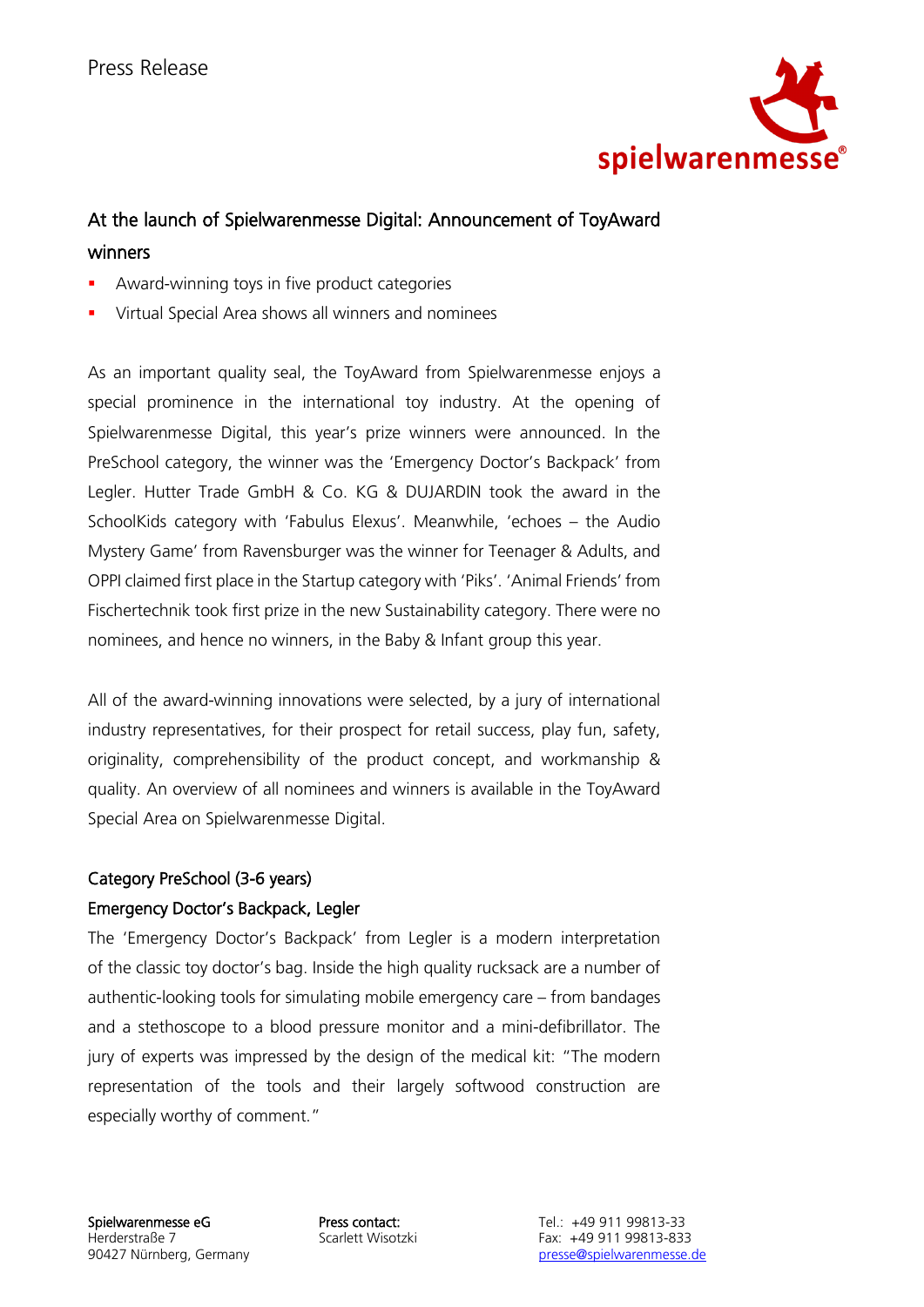

#### Category SchoolKids (6-10 years)

#### Fabulus Elexus, Hutter Trade GmbH & Co. KG & DUJARDIN

The secrets of chemistry are enchantingly packaged in the 'Fabulus Elexus' set from Hutter Trade GmbH & Co. KG & DUJARDIN. Using the Book of Magical Elixirs, young magicians can conjure up various potions from snail slime and elves' blood. Nor has the learning factor been neglected – before doing anything else, all the vials must first be labelled, and in doing so, children learn about the composition of the ingredients and what they do. "The kit has a big play-enjoyment factor and introduces chemistry to children in a fun way," was the approving comment of the jurors.

## Category Teenager & Adults (10 years and older) echoes – The Audio Mystery Game, Ravensburger

In 'echoes' by Ravensburger, mysterious cases have to be solved with the aid of audio sequences. First, the playing cards are scanned with an app. Using the audio hints that are then played back, the investigators work out how, and in what order, three cards need to be combined in order to reconstruct the sequence of events. In the view of the jury, "This audio game is ideal for the podcast era, and its aural hints will train players' concentration."

#### Category Startup

#### Piks, OPPI

OPPI has rethought the world of building bricks. 'Piks' is an innovative set of wooden elements and conical soft rubber blocks, in different colours depending on their height. Their rounded tips create novel challenges for structural design. The instructions for reproducing the different illustrated designs are colourcoded according to difficulty. The jury praised the way that "This toy construction kit trains children's motor skills and concentration in equal measure."